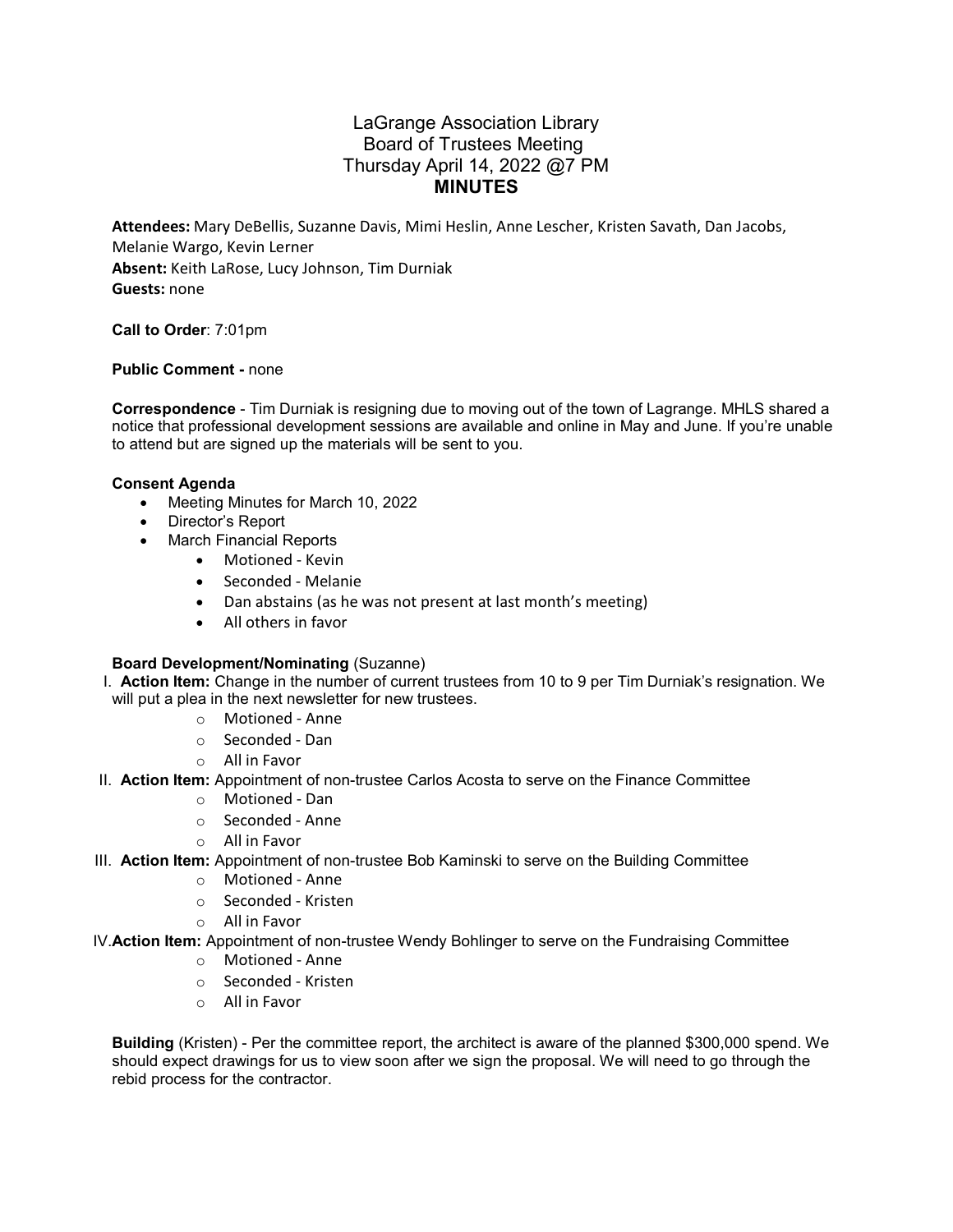The heating is still not fixed and we have had to pay the additional electric bill to run the heaters. Now the AC is not working properly. Reiger will have someone come tomorrow to investigate, but had no update on fixing the heat.

**Bylaws/Policy** (Lucy - Kevin covering)

- I. **Action Item:** Disposal of Surplus Property (new policy)- approved as amended during meeting
	- o Motioned Suzanne
	- o Seconded Melanie
	- o All in Favor
- II. **Action Item:** Bylaws (revised for role of Treasurer)
	- o Motioned Dan
	- o Seconded Kristen
	- o All in Favor

**Capital Campaign** (Kevin) -We are in a holding pattern until the architect is paid. Community Day on June 11 might be a good opportunity to raise visibility. We could take out an ad in the Community Day book, including a QR code to easily link to the donation page. Kristen suggests revisiting the donation area on the website to better suit the capital campaign. It might be time to reconsider a mass mailing campaign to the whole town to broaden our donor base..

**Finance** (Dan) - The committee decided to wait until the books are closed for the year to pursue an audit (Q1 of 2023). The banking accounts were simplified to make capital campaign payments easier. IBM & Kyndryl stock - We need authorization reflected in the minutes and on letterhead for Mary to sell the shares.

**Friends** (Anne) - The Friends funded the new games for adults/teens. They are considering doing a sale prior to construction to reduce stock and would prefer to do it during normal library hours. This could be advertised during Community Day.

**Fundraising** (Kevin) **-** The National Library Week flier was sent out. Mimi congratulated the fundraising committee for a successful Donor Event.

**Long Range Planning** (Keith) - not covered as Keith not present

#### **Personnel** (Suzanne)

I. **Action Item** – Appoint Melissa Orland as P/T Clerk/Passport Agent of approval. Anne motioned, Kristen seconded, all in favor.

#### **Old Business -** none

#### **New Business**

- **I. Action Item –** 2021 IRS 990 filing Approval needed at the next meeting after amendments are completed by the CPA
- **II.** Motion to accept the architect proposal for Phase 2 for \$28,600 plus reimbursables.
	- Motioned Kristen
	- Seconded Melanie
	- All in Favor
- **III.** Motion to authorize payment for up to a full page ad in the Community Day brochure with a value of no more than \$275. Melanie volunteered to put the ad together tomorrow.
	- Motioned Anne
	- Seconded Kevin